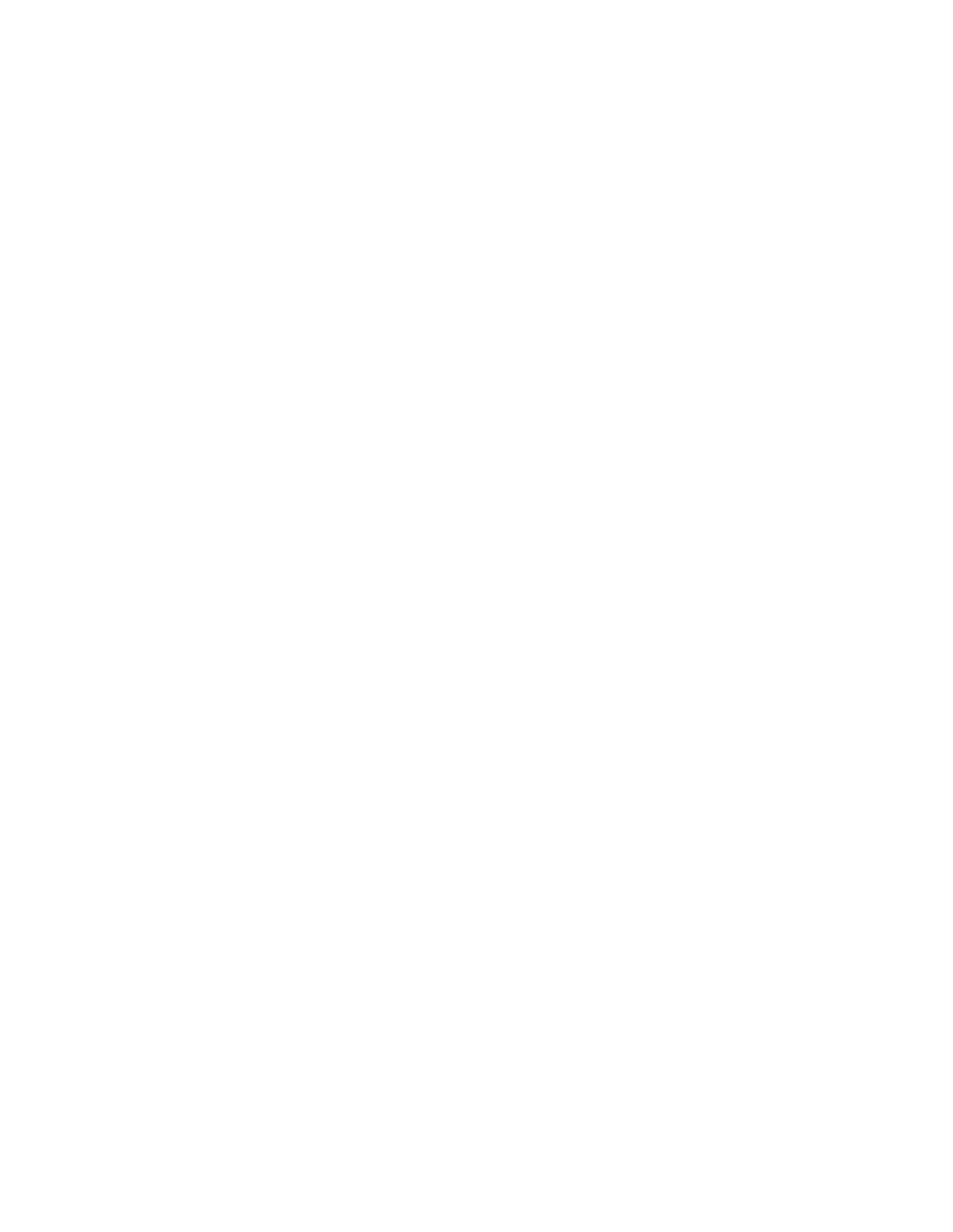#### **In the case of Jovičić and Others v. Serbia,**

The European Court of Human Rights (Third Section), sitting as a Chamber composed of:

 JosepCasadevall, *President,*  LuisLópez Guerra, JánŠikuta, DragoljubPopović, KristinaPardalos, ValeriuGritco, Iulia AntoanellaMotoc, *judges,* and Stephen Phillips*, SectionRegistrar,*

Having deliberated in private on 2 December 2014,

Delivers the following judgment, which was adopted on that date:

## PROCEDURE

1. The case originated in eight separate applications (nos. 37270/11, 37278/11, 47705/11, 47712/11, 47725/11, 56203/11, 56238/11 and 75689/11) against the Republic of Serbia lodged with the Court under Article 34 of the Convention for the Protection of Human Rights and Fundamental Freedoms ("the Convention"). The applicants are all Serbian nationals, and their further personal details are set out in the appendix to this judgment.

2. The applicants were all represented before the Court by Ms R. Garibović, a lawyer practicing in Novi Pazar.

3. The Serbian Government ("the Government") were initially represented by their former Agent, Mr S. Carić, and subsequently by their current Agent, Ms Vanja Rodić.

4. By a decision of 15 October 2013, the Court declared the applications admissible.

## THE FACTS

## I. THE CIRCUMSTANCES OF THE CASE

#### **A. Civil proceedings brought by the applicants**

5. All the applicants were employed by *Raketa-Putnički Saobraćaj AD*, a company based in Užice (hereinafter – "the debtor").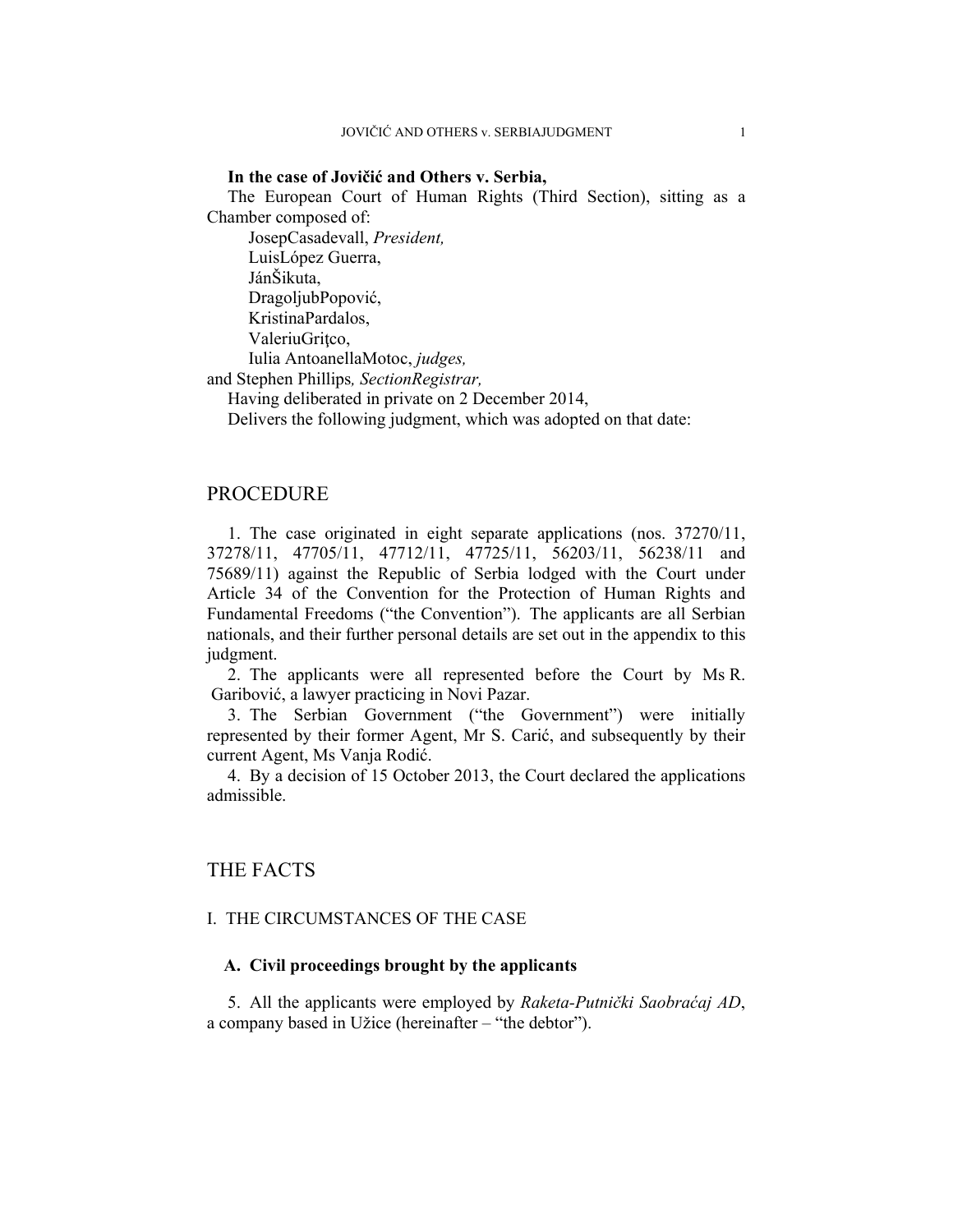6. Since the debtor had failed to fulfil its obligations toward its employees, the applicants brought numerous separate civil claims, seeking payment of salary arrears and various social security contributions.

7. The applicants obtained final court decisions ordering the debtor to pay them certain sums.The essential information as to the domestic proceedings in respect of each application is indicated in the appended table.

### **B. Insolvency proceedings**

8. On 12 July 2010 the Užice Commercial Court opened insolvency proceedings in respect of the debtor. As a result, allof the ongoing enforcement proceedings against the debtor were stayed.

9. That decision was posted on the Užice Commercial Court's notice board on the same date. It was also published in the Official Gazette of the Republic of Serbia on 4 August 2010.

10. The applicants duly reported their respective claims based on the above-mentioned court decisions to the insolvency administration.

11. The court examined the reported claims at hearings held on 30 September 2010, 30 November 2010, 31 January 2011, 16 March 2011, 28 April 2011 and 8 June 2011.

12. On 8 June 2011 the court partially accepted the applicants' claims.

13. On 17 April 2012 some of the debtor's property was sold. The remaining assets were advertised for sale in the newspapers and a public auction was scheduled for 29 June 2012.It is not known whether any assets were sold at that auction.

14. The insolvency proceedings in respect of the debtor are still ongoing.

#### **C. The debtor's status**

15. On 30 December 2002 the debtor was privatised.

16. On 17 July 2007 the privatisation was annulled because the buyer in question had failed to fulfil his contractual obligations.

17. Following the annulment of the debtor's privatisation the State owned 58.18% of shares in the debtor.

18. On 11 December 2008 the State sold its shares to a private company.

## II. RELEVANT DOMESTIC LAW AND PRACTICE

## **A. The Insolvency Act (***Zakon o stečaju***, published in Official Gazette nos. 104/2009, 99/2011 and 71/2012)**

19. The Act regulates the institution and conduct of insolvency proceedings against legal persons. Article 2 of the Act provides that the aim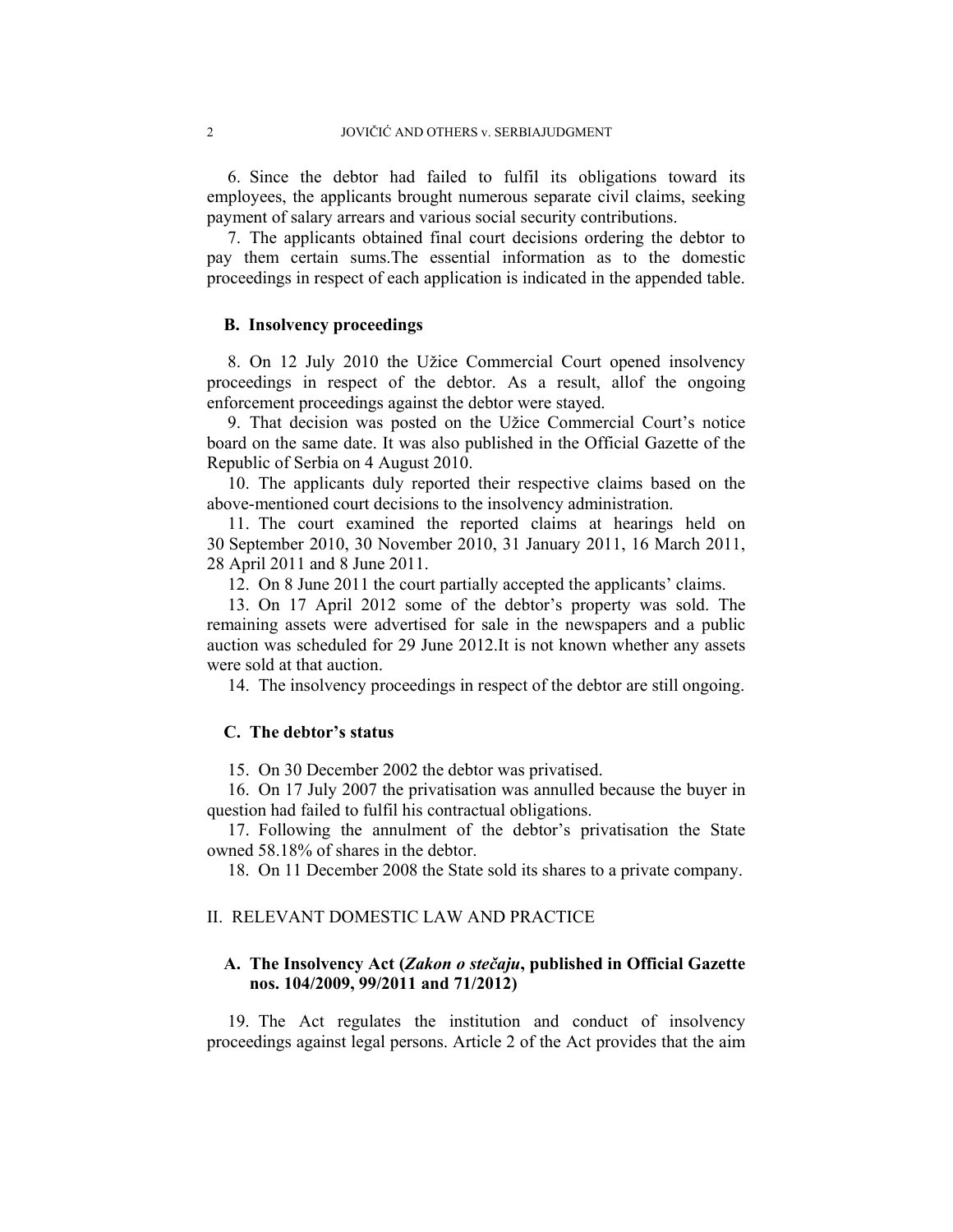of insolvency is to ensure the most favourable collective settlement for creditors.

20. Article 8 of the Act provides that all insolvency proceedings must be conducted urgently.

21. In accordance with Articles 19 § 1 and 22 § 1, in insolvency proceedings against State-owned companies the role of an insolvency administrator will be performed by the Privatisation Agency.

22. Article 71 §§ 2 and 3 provides that an announcement on the opening of insolvency proceedings will be drafted by the insolvency judge immediately after the rendering of the decision to institute insolvency proceedings. The announcement must be posted on the court's notice board and published in one prominent daily newspaper, and in the Official Gazette of the Republic of Serbia.

23. Article 73 § 1 stipulates that the legal consequences of the opening of insolvency proceedings will take effect on the date on which the announcementof the institution of the insolvency proceedings is posted on the court's notice board.

24. Article 93 §§ 1 and 2 provides that once insolvency proceedingshave been instituted, the debtor cannot simultaneously be subjected to separate enforcement proceedings. Any ongoing enforcement proceedings are thus stayed by virtue of the law, and new enforcement proceedings cannot be instituted so long as the insolvency proceedings are pending.

#### **B. Other relevant domestic law and practice**

25. The relevant domestic law concerning the status of socially-owned companies and enforcement proceedings are outlined in the case of *R. Kačapor and Others v. Serbia*, nos. 2269/06 *et al*., §§ 57-64 and §§ 71- 76, 15 January 2008. Furthermore, the case-law of the Constitutional Court in respect of socially-owned companies, together with the relevant provisions concerning constitutional appeals and the privatisation of socially-owned companies, are outlined in the cases of *Marinković v. Serbia*  (dec.), no. 5353/11, §§ 26-29 and §§ 31-44, 29 January 2013;*Marinković v. Serbia*, no. 5353/11, §§29-32, 22 October 2013; and*Ferizović v. Serbia*  (dec.), no. 65713/11, §§ 12-17, 26November 2013.

## THE LAW

#### I. THE GOVERNMENT'S PRELIMINARYOBJECTION

26. In their additionalobservations the Government submitted that in the case of the fifth applicant, the enforcement order of 4 January 2007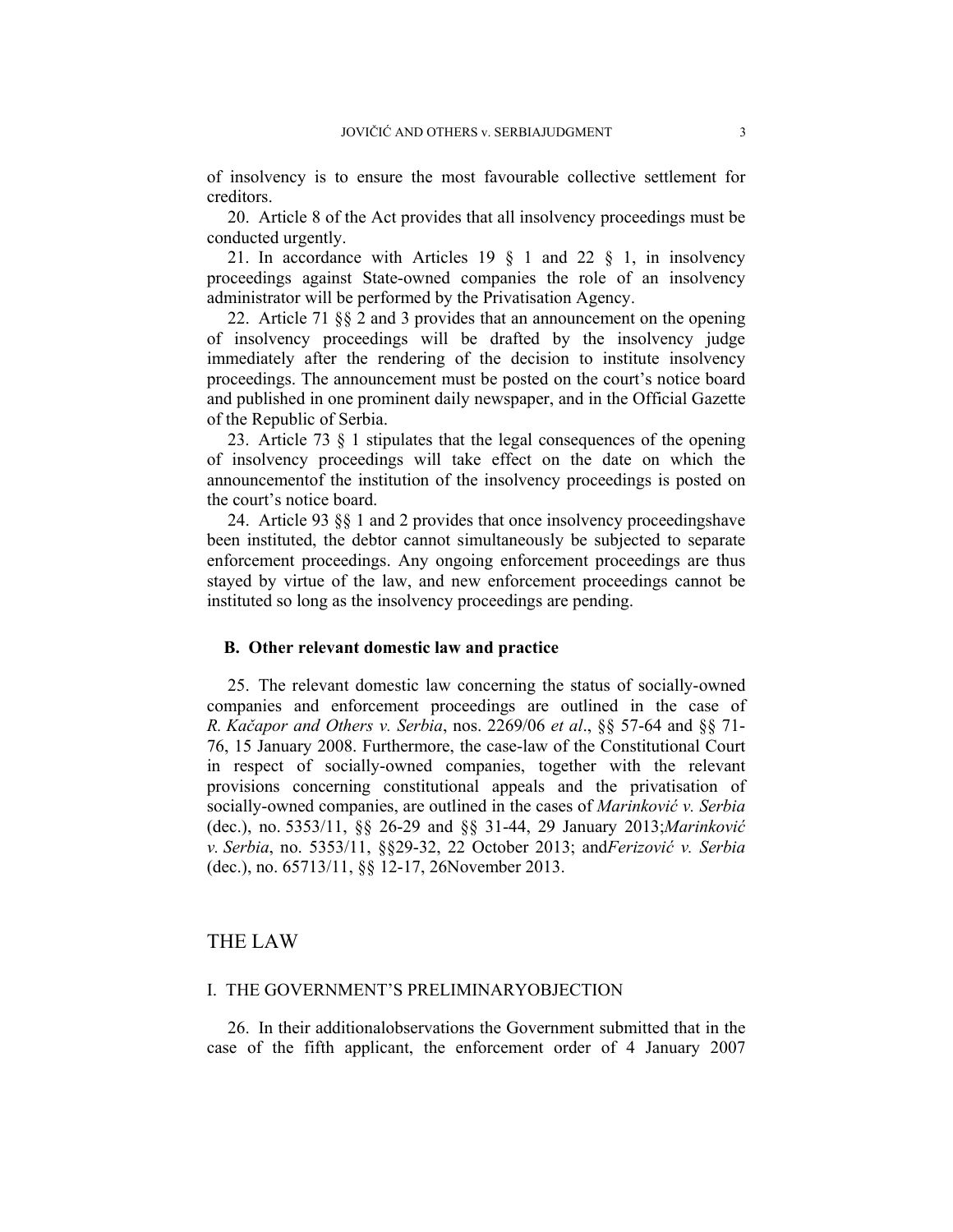concerned acourt decision of 22 September 2006 (domestic case no. P-1. 659/06), which in fact had been rendered in favour of a third person. They also submitted a copy of the impugned court decision.They argued that the domestic court had allowed the fifth applicant's application for the enforcement of that decision by mistake. The Government asked the Court not to take that court decision into consideration.

27. The applicant's representative made no comments in that connection.

28. The Court reiterates that Article 35 § 4 of the Convention *in fine* enables it to dismiss an application it considers inadmissible "at any stage of the proceedings". Thus, even at the merits stage the Court may reconsider a decision to declare an application admissible if it concludes that it should be declared inadmissible for one of the reasons given in the first three paragraphs of Article 35 of the Convention (see, for example, *Kovačić and Others v. Slovenia* [GC], nos. 44574/98, 45133/98 and 48316/99, § 262, 3 October 2008;*Družstevní Záložna Pria and Othersv. the Czech Republic*, no. 72034/01, § 101, 31 July 2008; and*Jenisová v. Slovakia*, no. 58764/00, § 51, 3 November 2009).

29. The Court observes that the court decision of 22 September 2006 (domestic case no. P-1. 659/06) indeed refers to a third person and not to the fifth applicant. It follows that the fifth applicant's complaint about the nonenforcement of that court decision is incompatible *ratione personae* with the provisions of the Convention and must be rejected in accordance with Article 35 §§ 3 and 4 of the Convention.

## II. ALLEGED VIOLATION OF ARTICLES 6 AND 13 OF THE CONVENTION AND ARTICLE 1 OF PROTOCOL No. 1 TO THE **CONVENTION**

30. The applicants complained of the respondent State's failure to enforce final court decisions rendered in their favour against the debtor and of the lack of an effective remedy in that connection. They relied on Articles 6 and 13 of the Convention and Article 1 of Protocol No. 1, which, in so far as relevant, read as follows:

#### **Article 6 § 1**

"In the determination of his civil rights and obligations ..., everyone is entitled to a fair and public hearing within a reasonable time by an independent and impartial tribunal established by law."

#### **Article 1 of Protocol No. 1**

"Every natural or legal person is entitled to the peaceful enjoyment of his possessions. No one shall be deprived of his possessions except in the public interest and subject to the conditions provided for by law and by the general principles of international law.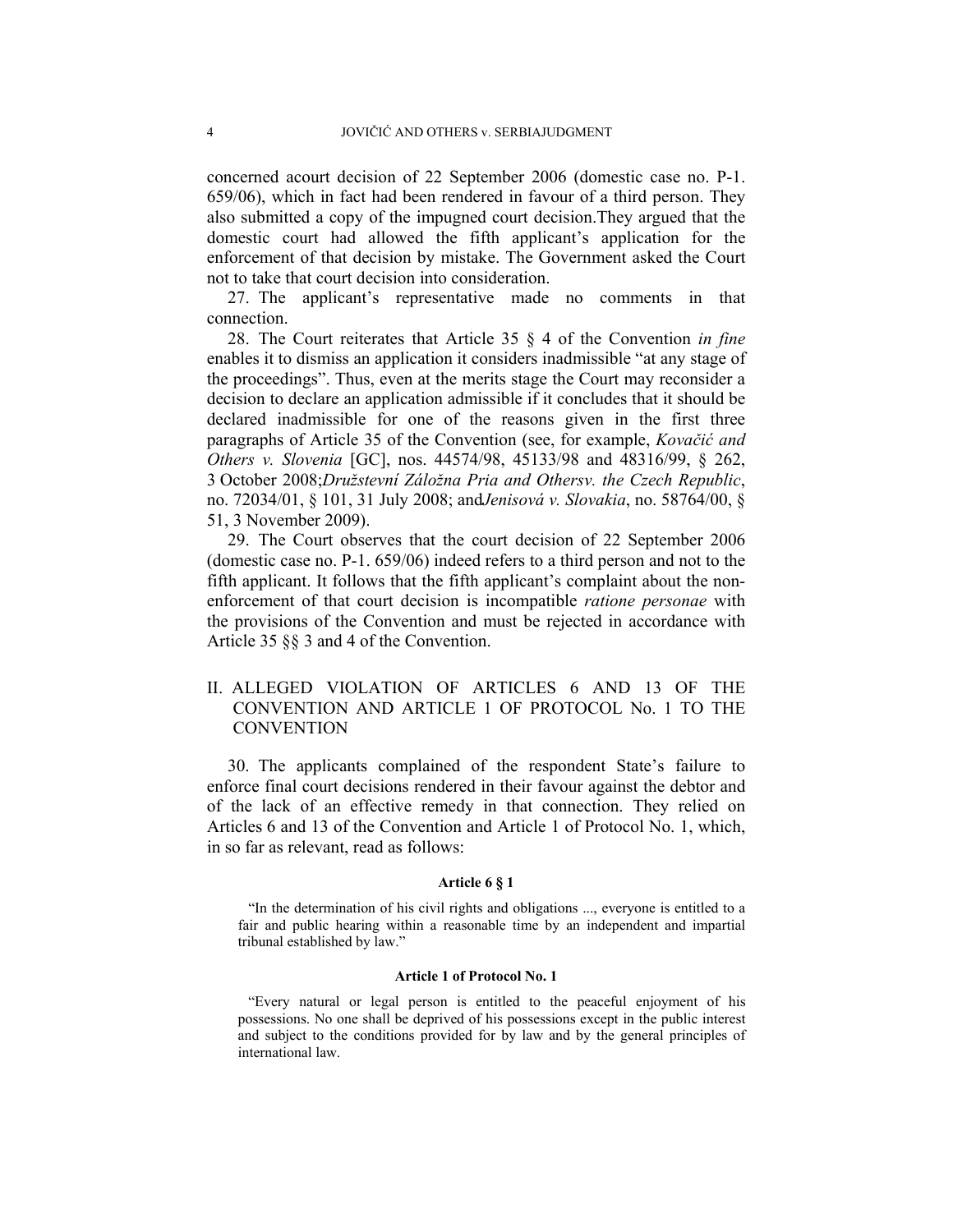The preceding provisions shall not, however, in any way impair the right of a State to enforce such laws as it deems necessary to control the use of property in accordance with the general interest or to secure the payment of taxes or other contributions or penalties."

#### **Article 13**

"Everyone whose rights and freedoms as set forth in [the] Convention are violated shall have an effective remedy before a national authority notwithstanding that the violation has been committed by persons acting in an official capacity."

#### **A. The parties' submissions**

31. The Government argued that the State could not be held directly responsible for the debts of the debtor company, which wasprivately owned.Only two court decisions under consideration in this case – the court decision of 17 April 2008 in favour of the third applicant and the court decision of 11 January 2008 in favour of the fifth applicant – had been rendered during the period when the debtor was under State control. They further argued that the fact that the State had been a major shareholder for a certain periodwas not sufficient to establish its liability for the debts of the company at issue.

32. The applicants' representative disagreed and reiterated their original complaints.

### **B. The Court's assessment**

#### *1. General principles*

33. The Court reiterates that the execution of a decision given by a court must be regarded as an integral part of the "trial" for the purposes of Article 6 (see *Hornsby v. Greece*, 19 March 1997, § 40, *Reports of Judgments and Decisions* 1997-II). While a delay in the execution of a judgment may be justified in particular circumstances, the delay may not be such as to impair the essence of the right protected under Article 6  $\S$  1 (see *Burdov v. Russia*, no. 59498/00, § 35, ECHR 2002-III, § 35, and *Teteriny v. Russia,* no. 11931/03, § 41, 30 June 2005).

34. In addition, in the context of property-related matters, if an applicant is unable to obtain the execution of a judgment in his or her favour in due time, this constitutes an interference with the right to the peaceful enjoyment of possessions, as set out in the first sentence of the first paragraph of Article 1 of Protocol No. 1 to the Convention.Irrespective of whether a debtor is a private or a State-controlled entity, it is up to the State to take all necessary steps to enforce a final court judgment, and in so doing, to ensure the effective participation of its entire apparatus (see, *mutatis mutandis*, *Pini and Others v. Romania*, nos. 78028/01 and 78030/01,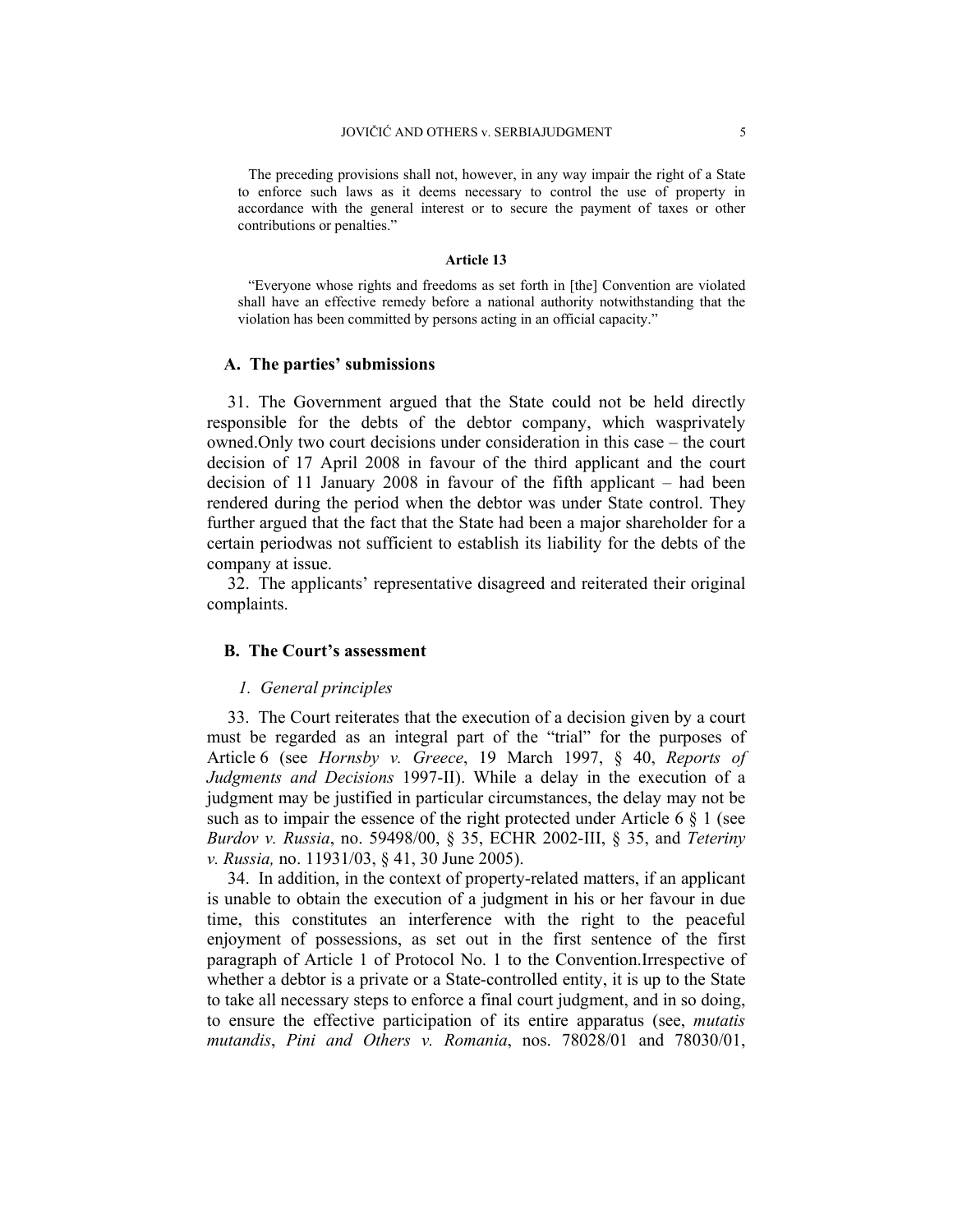§§ 174-189, ECHR 2004-V; *Hornsby*, cited above, § 41; and*R. Kačapor and Others v. Serbia*, cited above, § 108). In the context of socially-owned companies, a period of non-execution should not be limited to the enforcement stage only, but should also include the subsequent insolvency proceedings (see, *inter alia*, *R. Kačapor and Others*, cited above, § 115).

35. In the event of the execution of a final court decision rendered against a private entity,theState is not, as a general rule, directly liable for the debts of private entities.Its obligations under Article 6 of the Convention and Article 1 of Protocol No. 1 are limited to providing the necessary assistance to the creditor in the enforcement of the respective court awards, for example, through enforcement proceedings or bankruptcy procedures (see, *mutatis mutandis, Kotov v. Russia* [GC], no. 54522/00, § 90, 3 April 2012). When the authorities are obliged to act in order to enforce a final court decision and they fail to do so, their inactivity may, in certain circumstances, engage the State's responsibility under Article 6 § 1 of the Convention and Article 1 of Protocol No. 1 (see *Scollo v. Italy*, judgment of 28 September 1995, Series A no. 315-C, § 44, and *Fuklev v. Ukraine*, no. 71186/01, § 84, 7 June 2005). The Court's task in such cases is to examine whether the measures applied by the authorities were adequate and sufficient and whether they acted diligently in order to assist a creditor in the execution of a judgment (see *Fociac v. Romania*, no. 2577/02, § 70, 3 February 2005).

36. When it comes to the execution of final court decisions rendered against the State or entities that do not enjoy "sufficient institutional and operational independence from the State", it is not open to the State to cite either the lack of its own funds or the indigence of the debtor as an excuse for the non-enforcement of those decisions (see, *R. Kačapor and Others*, cited above, § 114).Furthermore, "the fact that the State sold a large part of its share in the company it owned to a private person could not release the State from its obligation to honour a judgment debt which had arisen before the shares were sold. If the State transfers such an obligation to a new owner of the shares...the State must ensure that the new owner complies with the requirements, inherent in Article 6 § 1 of the Convention and Article 1 of Protocol No. 1, that a final, binding judicial decision does not remain inoperative to the detriment of a party" (see *Solovyev v. Ukraine*, no. 4878/04, § 21, 14 December 2006).In other words, the State is directly liable for the debts of State-controlled companies even after their privatisation,on condition that the court decision at issue became final when the company operated as a State-controlled entity(see *Marinković,* cited above, § 39). The State isdirectly liable for the debts of State-controlled companies,even if the company was operating as a private entity when the non-enforced court decision became final if the privatisation at issue had subsequently been annulled (ibid).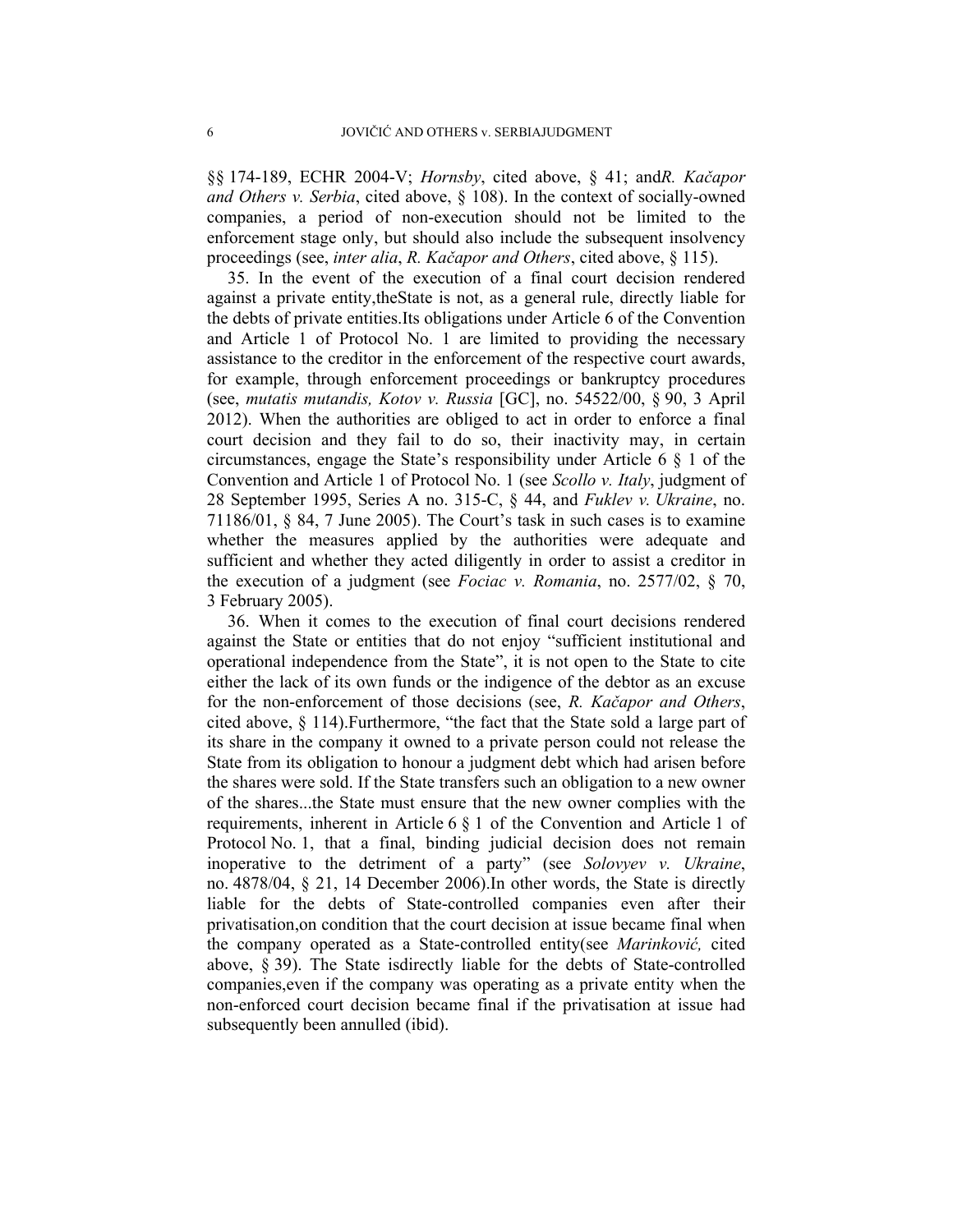#### *2. Application of the general principles to the present case*

#### **(a) Domestic court decisions which became final before 11 December 2008**

37. Turning to the instant case,in view of the Court's case-law cited above, the Court finds that the respondent State is directly liable for the debtor's debt arising out of the court decisions rendered in the applicants' favour which became final before the date of the debtor's final privatisation on 11 December 2008 (see the annexed table).

38. The Court observes that it has frequently found violations of Article 6 of the Conventionand/or Article 1 of Protocol No. 1 to the Convention in cases raising issues similar to those raised in the present case (see *R. Kačapor and Others*, cited above, §§ 115-16 and § 120; *Marčić and Others v. Serbia*, no. 17556/05, § 60, 30 October 2007; *Crnišanin and Others v. Serbia*, nos. 35835/05*et al*., §§ 123-24 and §§ 133-34, 13 January 2009; *Rašković and Milunović v. Serbia*, nos. 1789/07 and 28058/07, § 74 and § 79, 31 May 2011; and *Adamović v. Serbia*, no. 41703/06, § 41, 2 October 2012).

39. Having examined all the material submitted to it, the Court considers that the Government have not put forward any fact or convincing argument capable of persuading it to reach a different conclusion in the present case. There has, accordingly, been a violation of Article 6 § 1 of the Convention and Article 1 of Protocol No. 1.

40. The Court does not find it necessary in the circumstances of this case to examine essentially the same complaint under Article 13 of the Convention (see *mutatis mutandis,Kin-Stib and Majkić v. Serbia*, no. 12312/05, § 90, 20 April 2010, and *Solovyev,* cited above, § 25).

#### **(b) Domestic decisions which became final after 11 December 2008**

41. The Court's role is limited to ascertaining whether the measures applied by the authorities were adequate and whether they acted diligently in order to assist the applicants in the execution of the court decisions rendered in their favourafter 11 December 2008 (see the appended table).

42. The Court observes that the insolvency proceedings against the debtor were opened approximately one year after the impugned court decisions had become final. In the course of the insolvency proceedings the applicants' claims based on those court decisions were recognised on 8 June 2011. On 17 April 2012 some of the debtor's property was sold. The remaining assets were advertised for sale and an auction was scheduled for 29 June 2012. The Court has not been informedwhether any assets were sold at that auction.

43. The Courtfurther observes that the State cannot be held liable for a situation in which the debtor has no means of paying his debt or for the impossibility of selling the debtor's property at public auctions(see*Omerović v. Croatia*, no. 36071/03, § 35, 1 June 2006).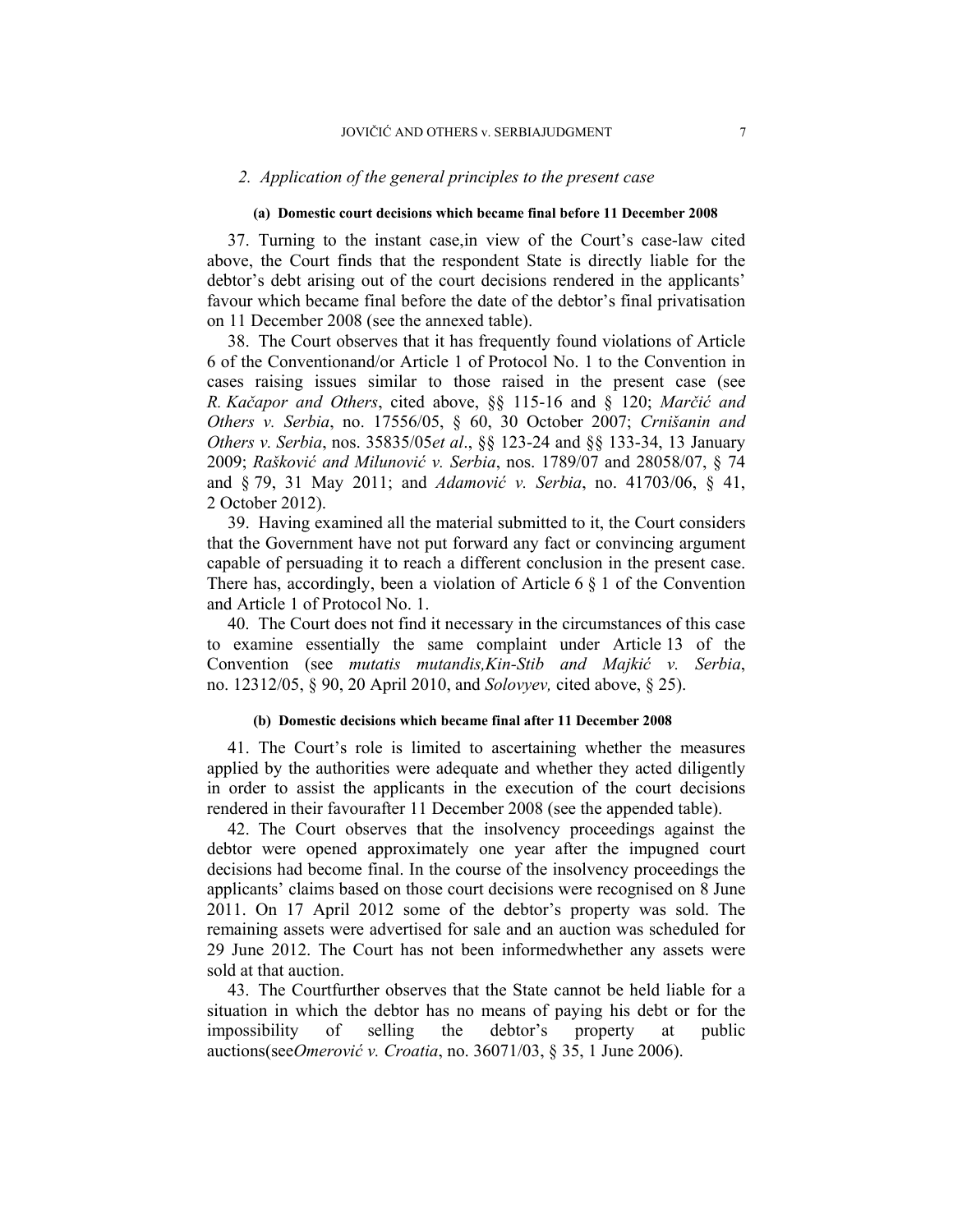44. Having examined all the material submitted to it, the Court considers that the applicants have not put forward any fact or argument capable of persuading it to conclude that the State authoritiesfailed to do what could reasonably have been expected of them in order to enforce the impugned court decisions.

45. There has, accordingly, been no violation of Articles 6 and 13 of the Convention or of Article 1 of Protocol No. 1 to the Convention with regard to the domestic court decisions which became final after 11 December 2008.

## III. APPLICATION OF ARTICLE 41 OF THE CONVENTION

#### 46. Article 41 of the Convention provides:

"If the Court finds that there has been a violation of the Convention or the Protocols thereto, and if the internal law of the High Contracting Party concerned allows only partial reparation to be made, the Court shall, if necessary, afford just satisfaction to the injured party."

#### **A. Damage, costs and expenses**

47. The applicants requested that the State be ordered to pay, from its own funds, the sums awarded by the final court decisions rendered in their favour,plus 5,000 euros (EUR)in respect of non-pecuniary damage to each of them. The applicants also claimed EUR 1,400 for the legal costs incurred before the Court.

48. The Government considered the claims excessive and unjustified.

49. Having regard to the violations found in the present case and its own case-law (*R. Kačapor and Others,* cited above, §§ 123-26, and *Crnišanin and Others*, cited above, § 139), the Court finds that the Government should pay the applicants the sums awarded in the court decisions rendered in their favour, which became final before 11 December 2008, less any amounts which may have already been paid in this regard.

50. As regards non-pecuniary damage, the Court considers that the applicants sustained some non-pecuniary loss arising from the breaches of the Convention found in this case. The particular amount claimed, however, is excessive.The Court awards EUR 2,000 to each applicant. This sum is to cover non-pecuniary damage, costs and expenses.

#### **B. Default interest**

51. The Court considers it appropriate that the default interest rate should be based on the marginal lending rate of the European Central Bank, to which should be added three percentage points.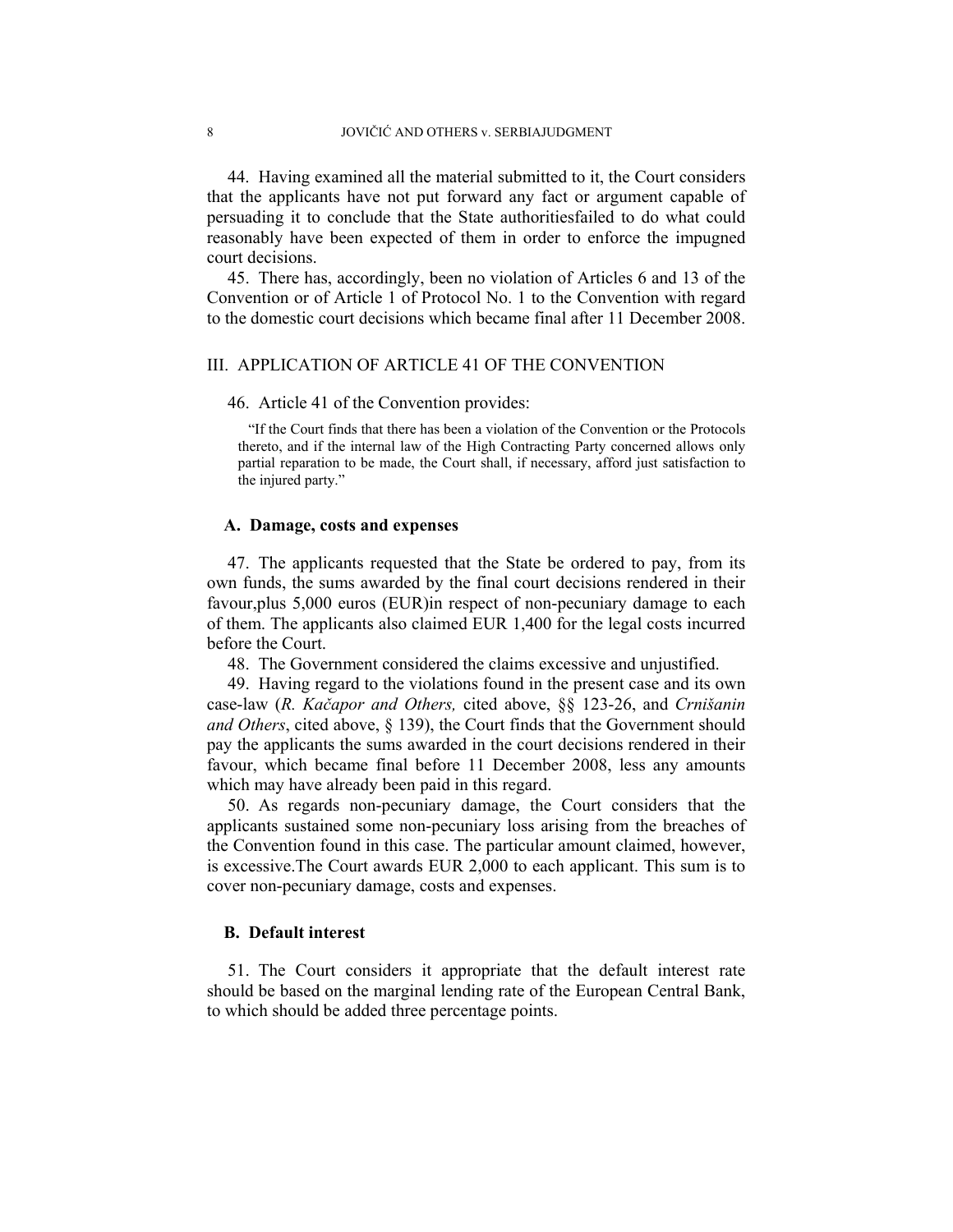## FOR THESE REASONS, THE COURT, UNANIMOUSLY,

- 1. *Declares* inadmissible the fifth applicant's complaint about the nonenforcement of the court decision of 22 September 2006;
- 2. *Holds* that there has been a violation ofArticle 6 of the Convention and of Article 1 of Protocol No. 1 to the Convention with regard to the court decisions which became final before 11 December 2008;
- 3. *Holds* that there is no need to examine the complaint under Article 13 of the Conventionwith regard to those decisions;
- 4. *Holds* that there has been no violation ofArticles 6 and 13 of the Convention or of Article 1 of Protocol No. 1 to the Convention with regard to the court decisions which became final after 11 December 2008;
- 5. *Holds*

(a) that the respondent State is to pay the applicants, from its own funds and within three months from the date on which the judgment becomes final in accordance with Article  $44 \tbinom{2}{3}$  of the Convention, the sums awarded in the court decisions rendered in their favour, which became final before 11 December 2008, less any amounts which may have already been paid in this regard;

(b) that the respondent State is to pay the applicants, within the same period, EUR 2,000 (two thousand euros) each in respect of nonpecuniary damage, costs and expenses, plus any tax that may be chargeable to the applicants, which is to be converted into the currency of the respondent State at the rate applicable at the date of settlement;

(c) that from the expiry of the above-mentioned three months until settlement simple interest shall be payable on the above amounts at a rate equal to the marginal lending rate of the European Central Bank during the default period plus three percentage points;

6. *Dismisses* the remainder of the applicants' claim for just satisfaction.

Done in English, and notified in writing on 13 January 2015, pursuant to Rule 77 §§ 2 and 3 of the Rules of Court.

Stephen Phillips Josep Casadevall

Registrar President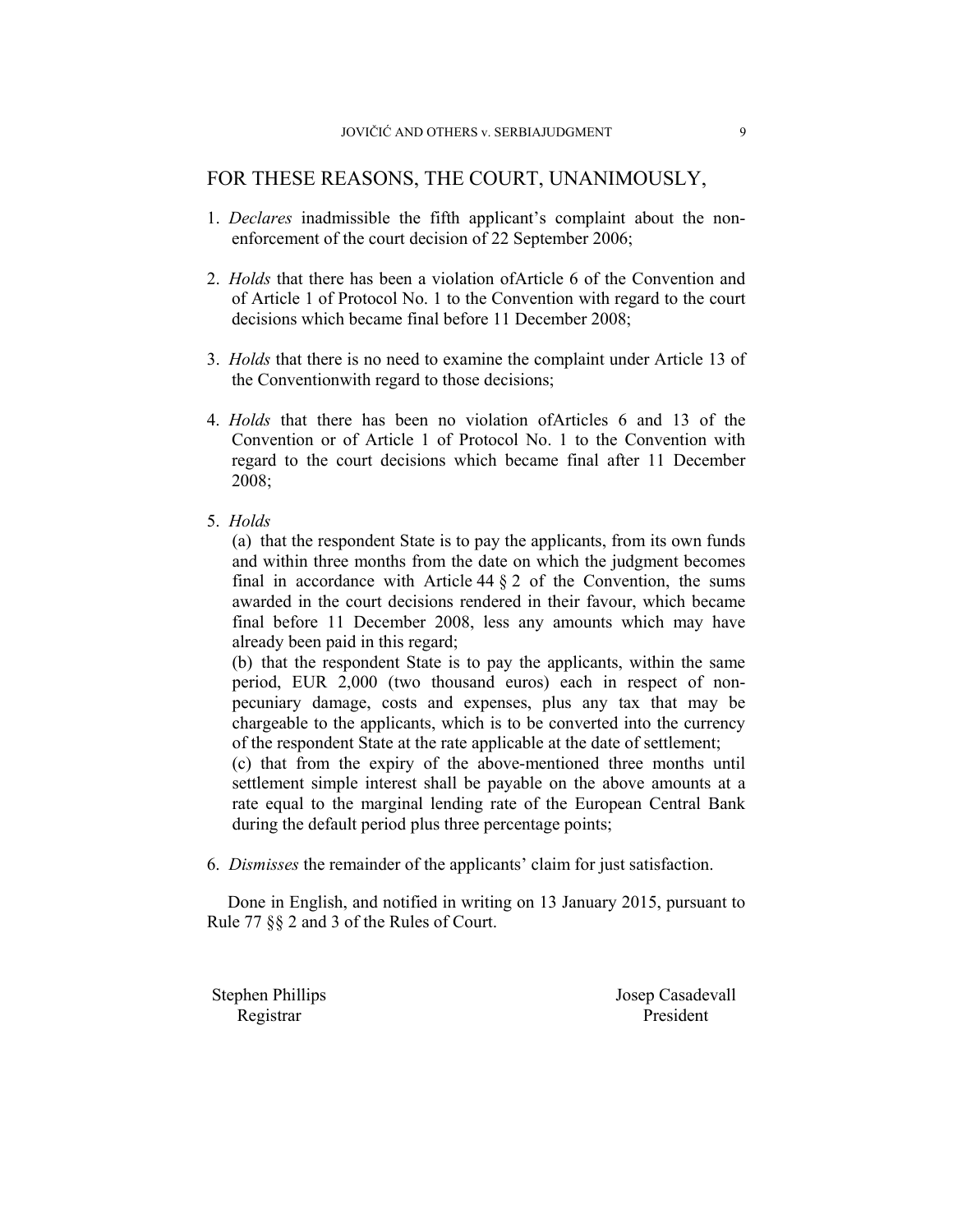# **APPENDIX**

| No.              | <b>Application</b><br>no. | Lodged<br>on | Applicant's name,<br>date of birth<br>and place of<br>residence | <b>Final domestic decision</b><br>(issuing authority/case<br>no., adopted on )                                                                                                                                                                                     | <b>Enforcement order</b><br>(enforcement authority, case<br>no., date of order)                                                                                                                                                                                                                               |
|------------------|---------------------------|--------------|-----------------------------------------------------------------|--------------------------------------------------------------------------------------------------------------------------------------------------------------------------------------------------------------------------------------------------------------------|---------------------------------------------------------------------------------------------------------------------------------------------------------------------------------------------------------------------------------------------------------------------------------------------------------------|
| 1.               | 37270/11                  | 27/04/2011   | Milorad JOVIČIĆ<br>16/06/1954<br>Požega                         | 1. Municipal Court in Požega<br>P1. 380/06 of 16 June 2006<br>2. Municipal Court in Požega<br>P1.733/06 of 22 September<br>2006                                                                                                                                    | 1. Municipal Court in Požega<br>I. 501/06 of 17/08/2006<br>2. Municipal Court in Požega<br>I. 651//06 of 17/10/2006                                                                                                                                                                                           |
| 2.               | 37278/11                  | 27/04/2011   | Milijan ĐORĐEVIĆ<br>18/09/1957<br>Požega                        | 1. Municipal Court in Požega<br>P1.430/06 of 16 June 2006<br>2. Municipal Court in Požega<br>P1. 727/06 of 22 September<br>2006                                                                                                                                    | 1. Municipal Court in Požega<br>I. 425/06 of 16/08/2006<br>2 Municipal Court in Požega<br>I. 669/06 of 17/10/2006                                                                                                                                                                                             |
| 3.               | 47705/11                  | 10/05/2011   | Zoran MIJAILOVIĆ<br>13/08/1956<br>Požega                        | 1. Municipal Court in Požega<br>P1.508/06 of 14 June 2006<br>2. Municipal Court in Požega<br>P1. 679/06 of 22 September<br>2006<br>3. Municipal Court in Užice<br>P1. 119/08 of 17 April 2008<br>4. Municipal Court in Požega<br>P1. 125/2009 of 12 March 2009     | 1. Municipal Court in Požega<br>I. 441/06 of 16/08/2006<br>2. Municipal Court in Požega<br>I. 688/06 of 17/10/2006<br>3 and 4. Enforcement requested in the<br>insolvency<br>proceedings(potraživanje<br>prijavljeno u stečajnom postupku)<br>Commercial Court in Užice (I St. 55/10)                         |
| $\overline{4}$ . | 47712/11                  | 10/05/2011   | Željko RNJAKOVIĆ<br>13/04/1971<br>Požega                        | 1. Municipal Court in Požega<br>P1.497/06 of 26 June 2006<br>2. Municipal Court in Požega<br>P1. 710/06 of 21 September<br>2006                                                                                                                                    | 1. Municipal Court in Požega<br>I. 457/06 of 15/08/2006<br>2. Municipal Court in Požega<br>I. 636/06 of 17/10/2006                                                                                                                                                                                            |
| 5.               | 47725/11                  | 10/05/2011   | Dragan IVANOVIĆ<br>07/09/1955<br>Požega                         | 1. Municipal Court in Požega<br>P1.528/06 of 14 June 2006<br>2. Municipal Court in Požega<br>P1. 659/06 of 22 September<br>2006<br>3. Municipal Court in Požega<br>P1. 544/07 of 11 January 2008<br>4. Municipal Court in Požega<br>P1. 7/2009 of 10 February 2009 | 1. Municipal Court in Požega<br>I. 426/06 of 16/08/2006<br>2. Municipal Court in Požega<br>I. 617/06 of 4/01/2007<br>3. Municipal Court in Požega<br>I. 150/08 of 24/09/2009<br>4. Municipal Court in Požega<br>I. 127/09 of 11/05/2009                                                                       |
| 6.               | 56203/11                  | 27/04/2011   | Milijan SEKULIĆ<br>30/10/1958<br>Požega                         | 1. Municipal Court in Požega<br>P1. 434/06 of 19 June 2006<br>2. Municipal Court in Požega<br>P1. 722/06 of 21 September<br>2006                                                                                                                                   | 1. Municipal Court in Požega<br>I. 500/06 of 17/08/2006<br>2. Municipal Court in Požega<br>I. 631/06 of 17/10/2006                                                                                                                                                                                            |
| 7.               | 56238/11                  | 27/04/2011   | Petar MILOVANOVIĆ<br>03/07/1961<br>Požega                       | 1. Municipal Court in Požega<br>P1.419/06 of 12 June 2006<br>2. Municipal Court in Požega<br>P1. 667/2006 of 22 September<br>2006                                                                                                                                  | 1. Municipal Court in Požega<br>I. 422/06 of 16/08/2006<br>2. Municipal Court in Požega<br>I. 663/06 of 17/10/2006                                                                                                                                                                                            |
| 8.               | 75689/11                  | 10/05/2011   | Miodrag KOVAČEVIĆ<br>02/12/1955<br>Požega                       | 1. Municipal Court in Požega<br>P1. 382/06 of 16 June 2006<br>2. Municipal Court in Požega<br>P1. $739/06$ of 22 September<br>2006<br>3. Municipal Court in Požega<br>P1. 126/09 of 27 February 2009                                                               | 1. Municipal Court in Požega<br>I. 524/06 of 22/08/2006<br>2. Municipal Court in Požega<br>I. 643/06 of 17/10/2006<br>3. Enforcement<br>requested<br>in<br>the<br>insolvency proceedings (potraživanje<br>prijavljeno<br>stečajnom<br>$\mathfrak u$<br>postupku)Commercial Court in Užice (I<br>St. $55/10$ ) |